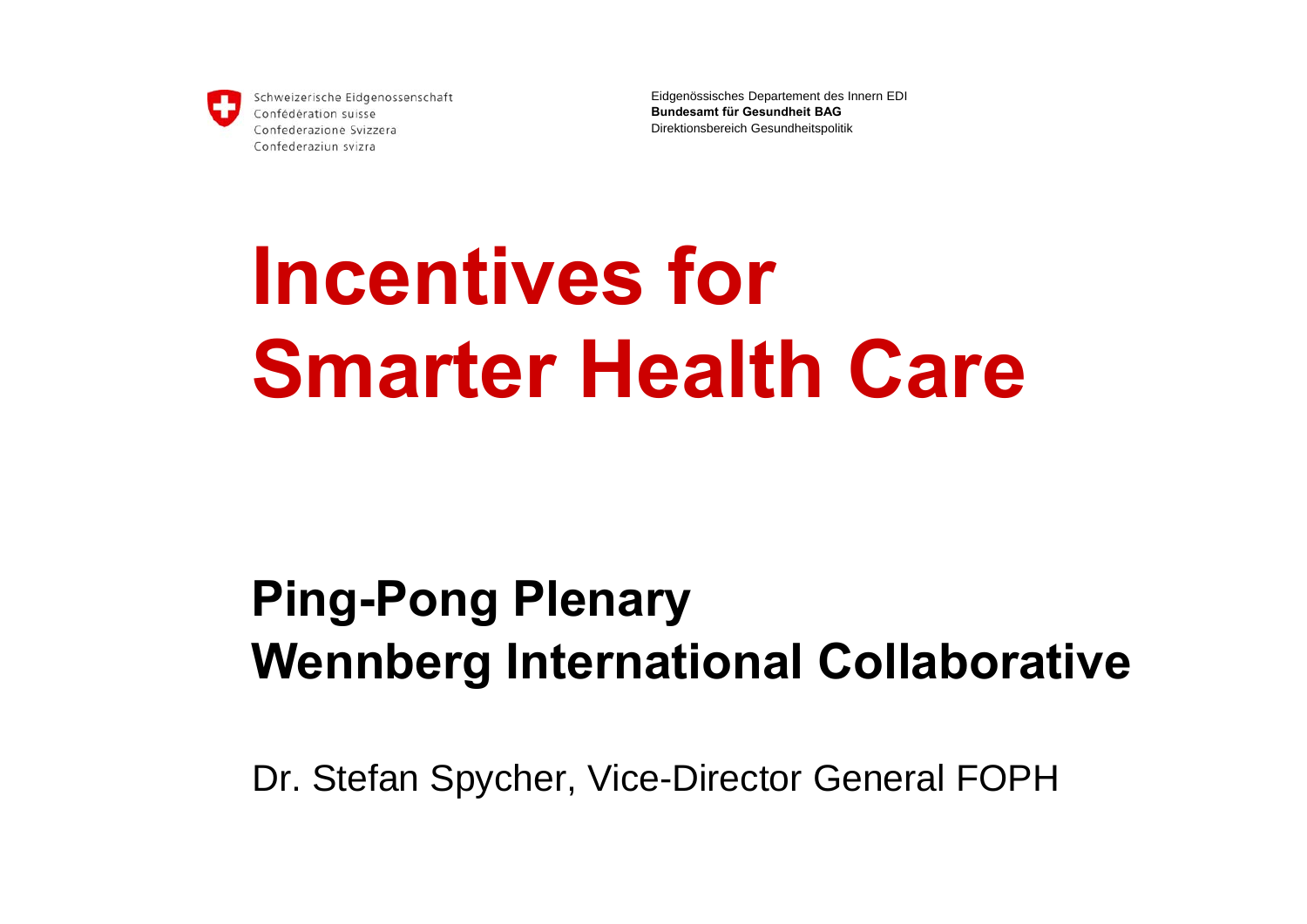Federal Department of Home Affairs FDHA **Federal Office of Public Health FOPH**Health Policy Directorate

#### **Short input to start**

Some remarks about:

- **the incentives in the mandatory health care insurance**
- **regional variation and policy responses (examples)**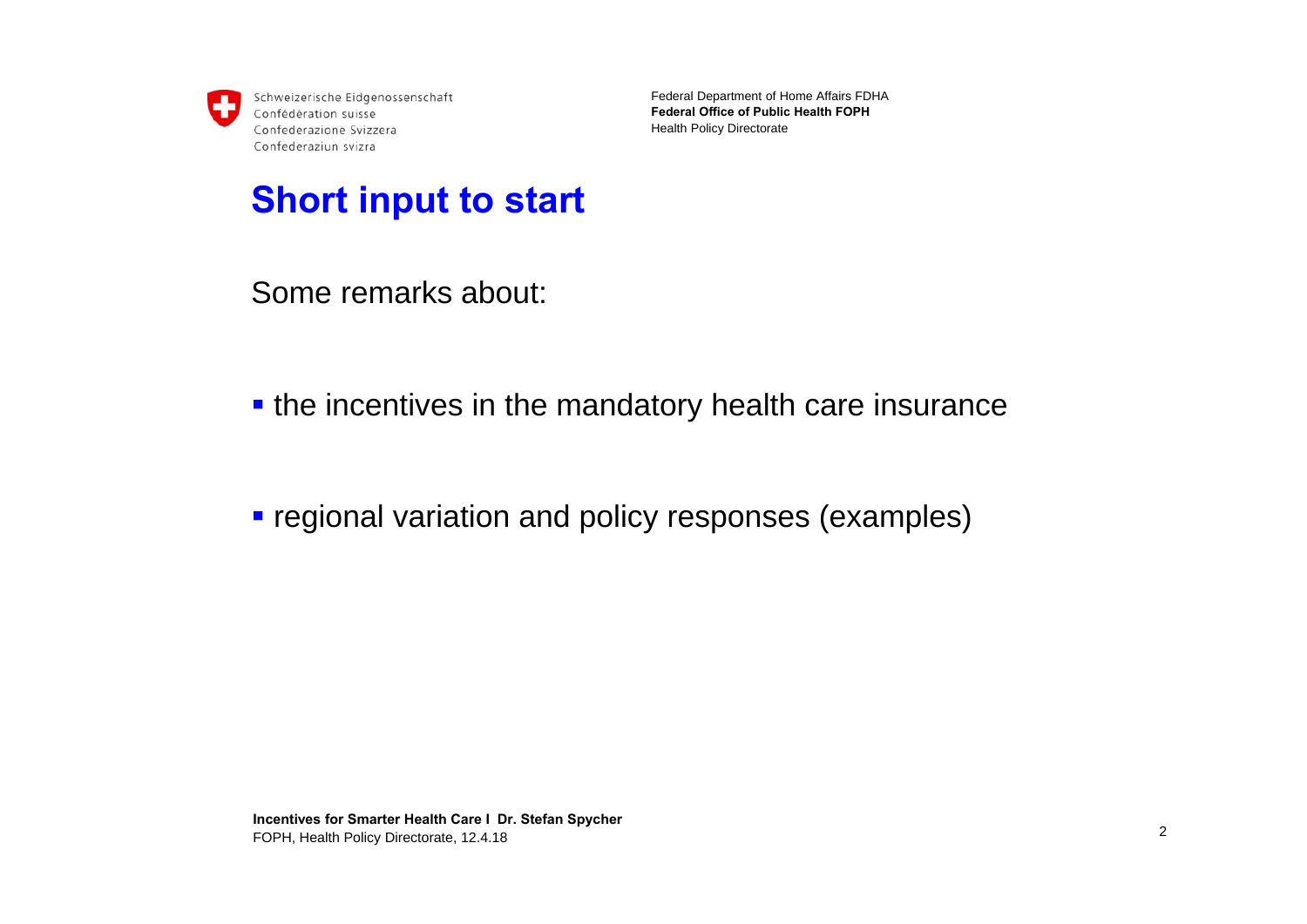

Federal Department of Home Affairs FDHA **Federal Office of Public Health FOPH**Health Policy Directorate

### **Incentives MHCI**

- **Regulated Competition** concept behind MHCI 1996
- Strong **state framework** conditions (obligatory, broad basic benefit package aso) + **competition** (between insurers, between providers) + **choice** (insurance models, insurer, provider)
- **Key incentives insured:** premium (height; reduction), deductibles, co-payments
- **Key incentives insurer**: risk compensation, competition (insurance models, cost-management aso)
- **Key incentives outpatient provider**: Fee-for-Service (Standard) vs. Capitation; competition less important (obligation to contract)
- **Example 7 Key incentives inpatient provider:** DRG-payment, Quality/Specialization

**Incentives for Smarter Health Care І Dr. Stefan Spycher** FOPH, Health Policy Directorate, 12.4.18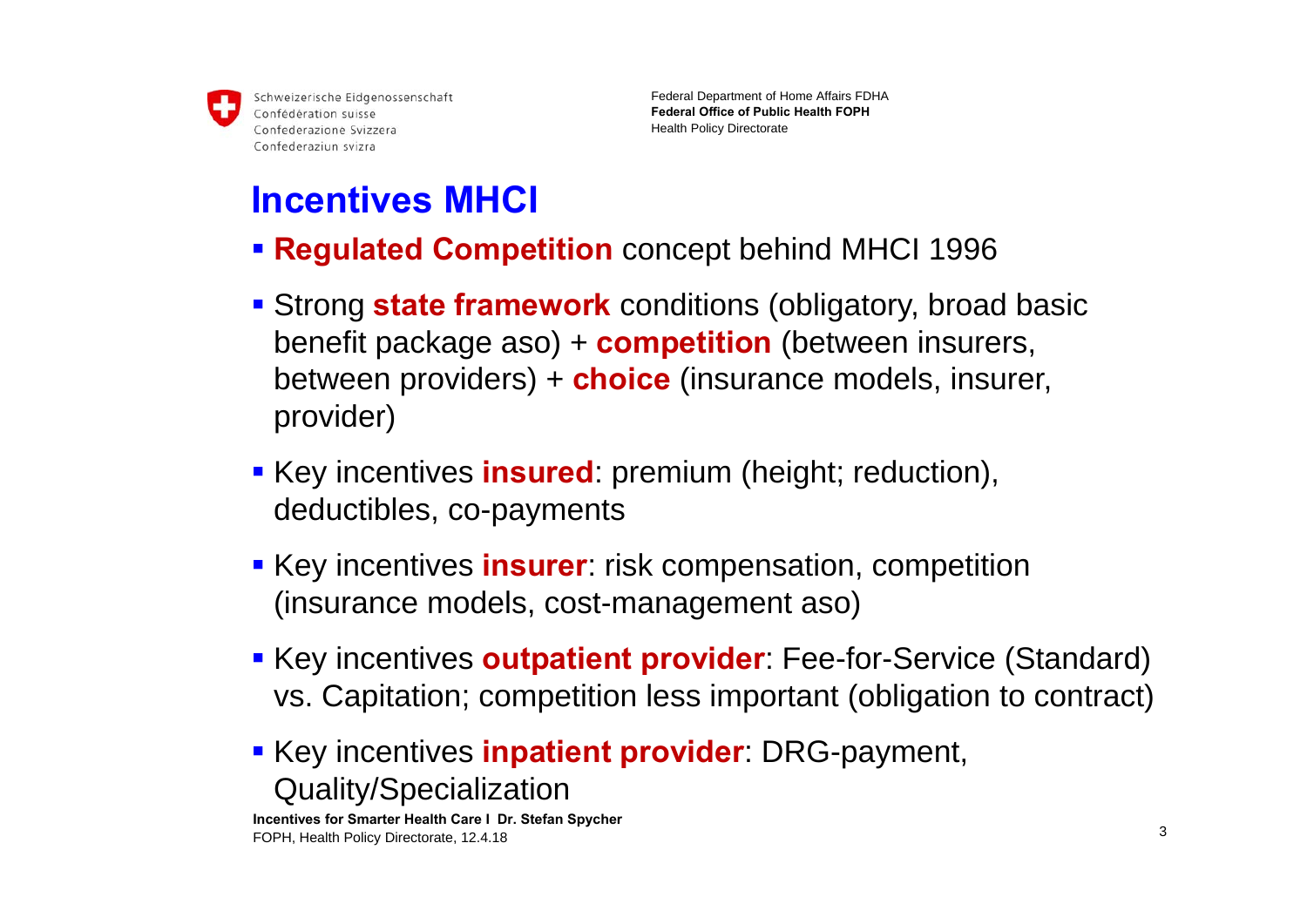Federal Department of Home Affairs FDHA **Federal Office of Public Health FOPH**Health Policy Directorate

#### **Arthroscopic meniscectomy on the knee**



@ 2017 OBSAN / ISPM

**Incentives for Smarter Health Care І Dr. Stefan Spycher** FOPH, Health Policy Directorate, 12.4.18

http://versorgungsatlas.ch/index.php/de/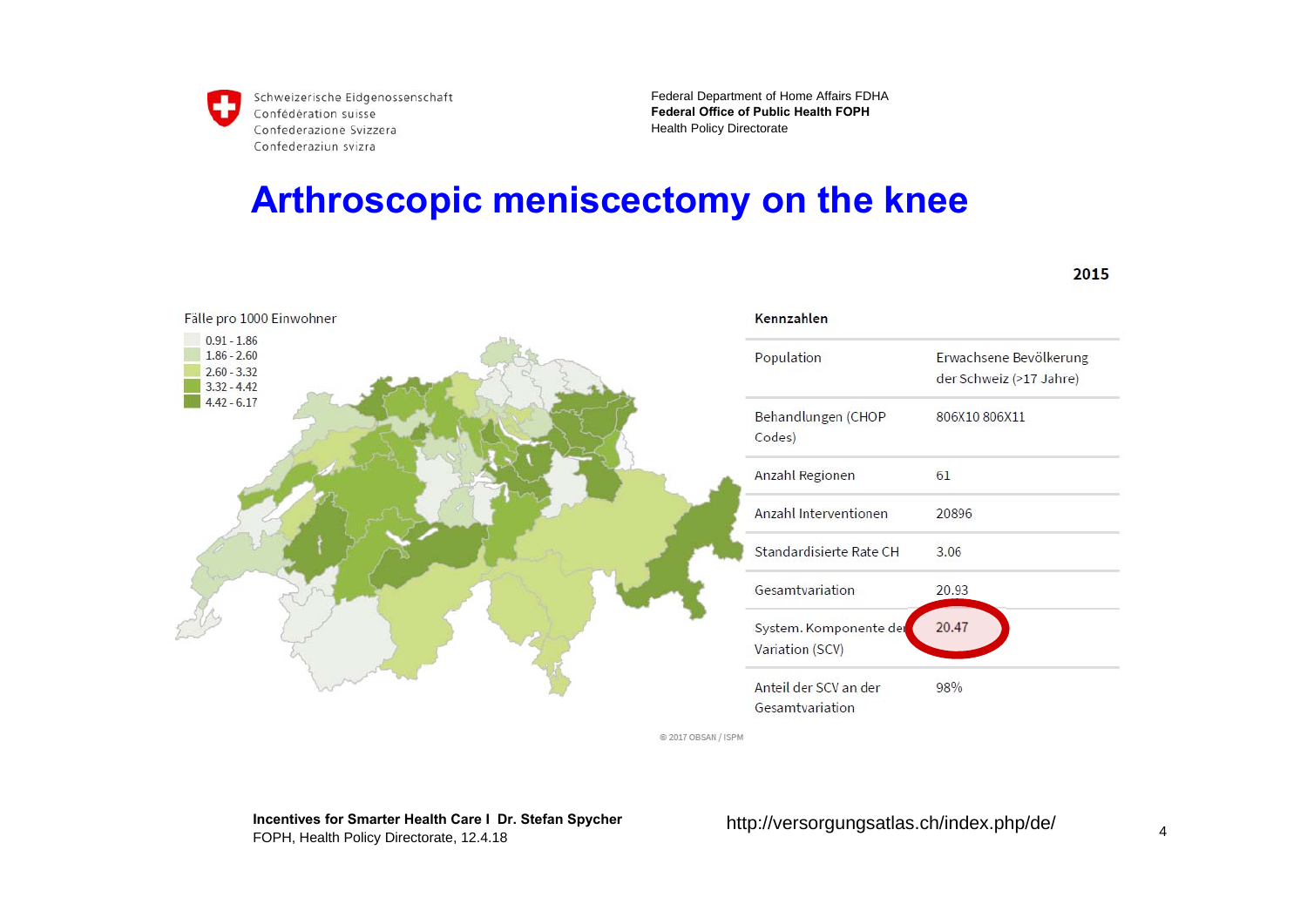Fälle pro 1000 Einwohner

 $2.17 - 2.51$  $2.51 - 2.72$ 

 $2.72 - 3.01$ 

 $3.01 - 3.23$  $3.23 - 4.02$  Federal Department of Home Affairs FDHA **Federal Office of Public Health FOPH**Health Policy Directorate

#### **Hip replacement surgery 1/2**

Kennzahlen Erwachsene Bevölkerung Population der Schweiz (>17 Jahre) Behandlungen (CHOP 8151 Codes) Anzahl Regionen 61 Anzahl Interventionen 19719 Standardisierte Rate CH 2.89 Gesamtvariation 2.07 1.58 System. Komponente de Variation (SCV) Anteil der SCV an der 76% Gesamtvariation

@ 2017 OBSAN / ISPM

**Incentives for Smarter Health Care І Dr. Stefan Spycher** FOPH, Health Policy Directorate, 12.4.18

http://versorgungsatlas.ch/index.php/de/

2015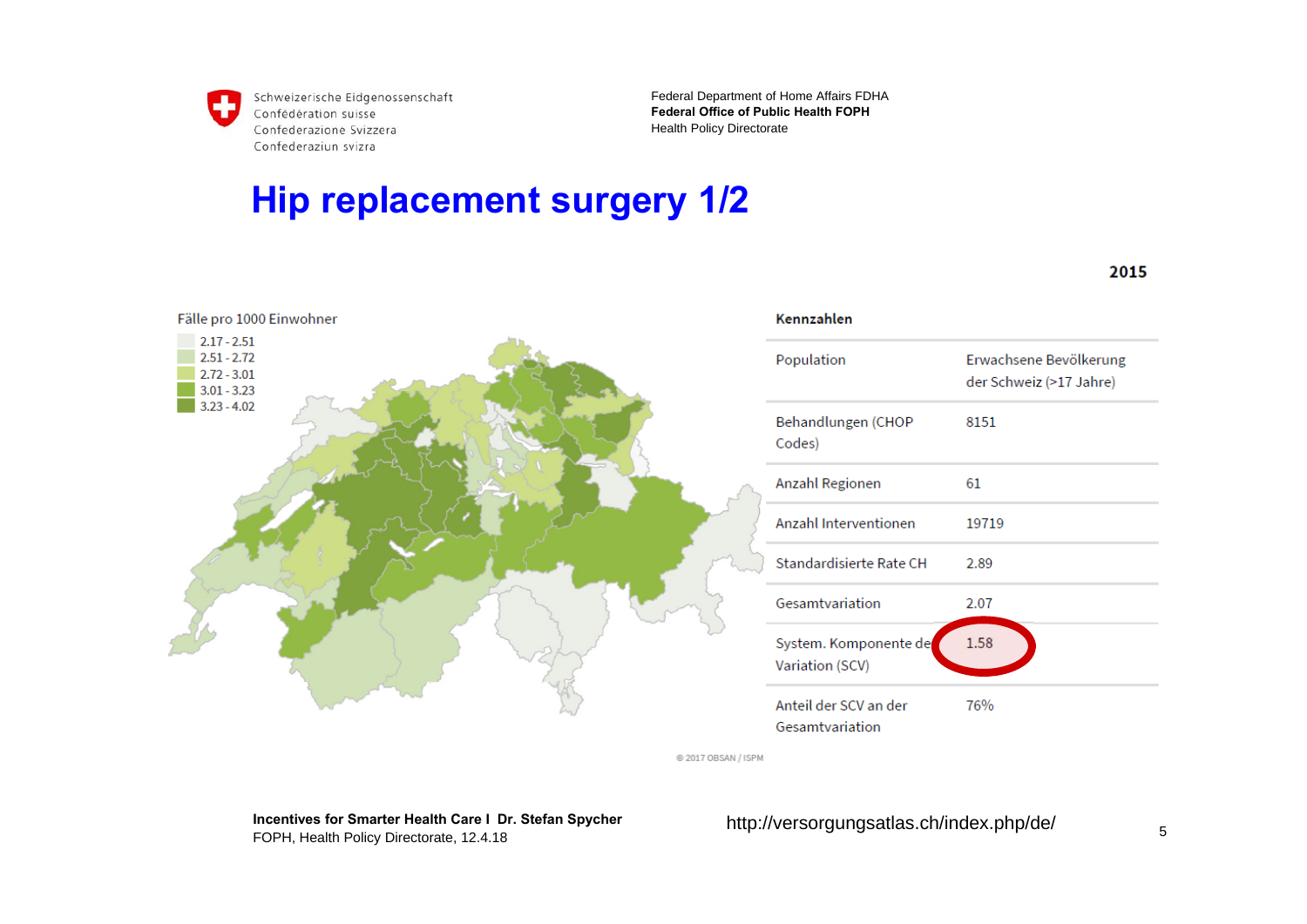Federal Department of Home Affairs FDHA **Federal Office of Public Health FOPH**Health Policy Directorate

#### **Hip replacement surgery 2/2**

Switzerland 308 Germany 299 Austria 271 Belgium 255 Finland 247 244 Norway 241 France 237 Denmark Sweden 234 Netherlands 228 Luxembourg 207 **United States** 204 Australia 184 **United Kingdom** 182 Czech Republic 180 Slovenia 173 Italy 172 OECD34 166 NewZealand 161 Estonia 156 Canada 148 Iceland 147 Latvia 142 138 Hungary Greece 132 Ireland 131 Slovak Republic 123 Spain 113 Poland 112 Portugal 91 Israel 62 Korea 53 Turkey  $\overline{A}$ Chile 33 **Incentives for Smarter Health Care І Dr. Stefan Spycher**  $0\quad 50\quad 100\quad 150$ 



OECD, Health at a Glance, 2017